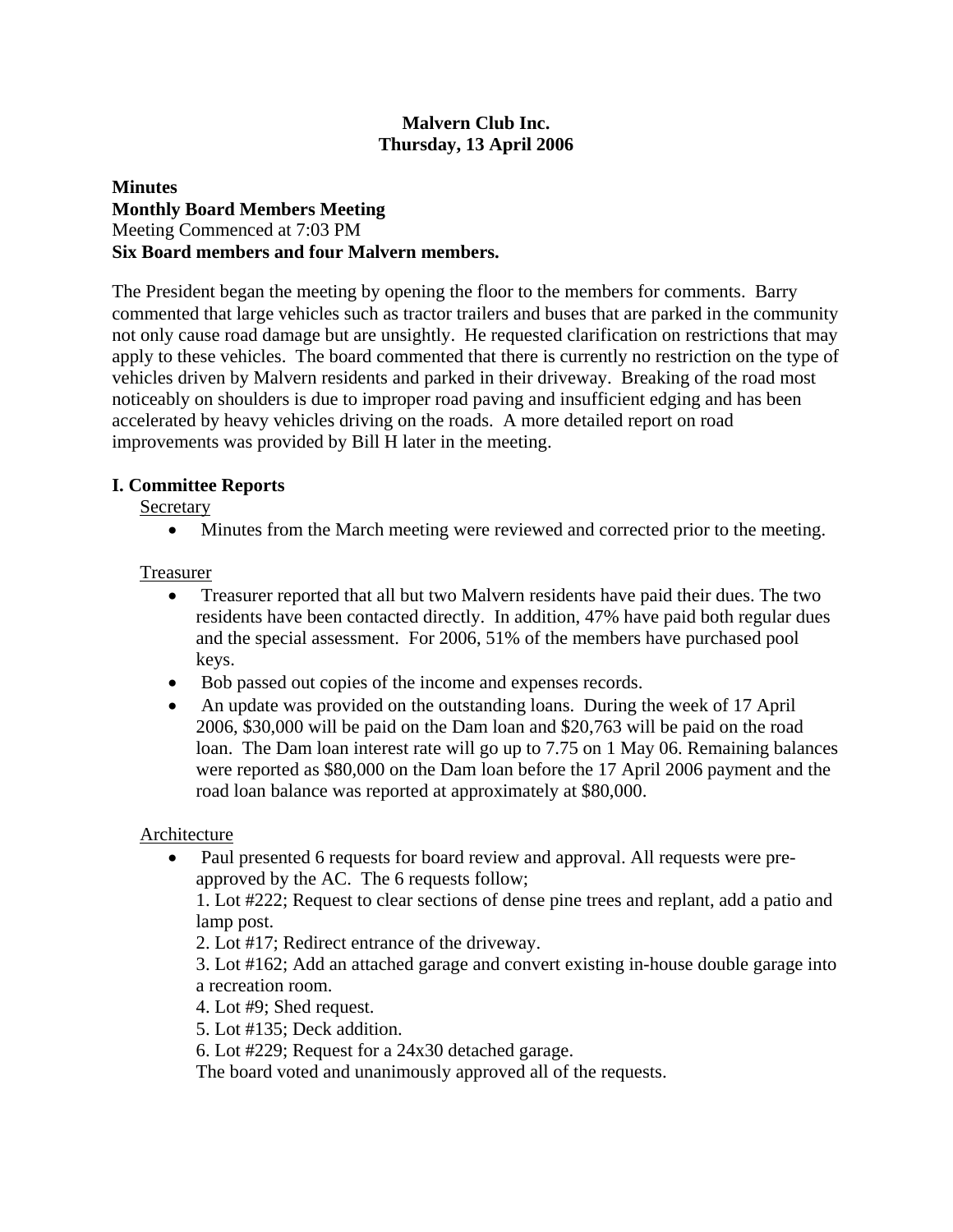• Trigon builders were called about a complaint that trash was blowing onto neighboring lots on Old Forge.

# Building and Grounds

- Jay M reported that Central VA. Locksmith estimated a cost of \$629 to rekey the pool lock and produce 150 keys. A separate report was provided that Central VA. Locksmith is willing to sell two sets of keys and a separate lock for a one time fee of approximately \$1100. Jay is continuing to research pool rekeying and will contact yet another locksmith for a bid. Keys will be provided during the Spring member's meeting.
- Jay contacted Taylor for a bid to bush hog during the 2006 season, but did not obtained a solid bid due to fluctuating fuel prices.
- Linda B reported that Mike P will be willing to renew his pool cleaning contract. The cost is still be negotiated.
- Mike Richards will be power washing the mail box area and fence at the front entrance in early May. A more definite date will be provided later. Volunteers will be needed to paint the fence after it is cleaned.
- Jay reported that Glen Yoder is willing to mow for the 2006 season for an increase over last year of \$20. The dam estimate for mowing and trimming is \$215. An estimate of \$35 was provided for mowing the boat storage area. The board vote and unanimously approved the bid for Glen Yoder to renew his mowing bid for the 2006 season.

# Clubhouse

- Jay M reported that the steps at the back of the clubhouse have not yet been repaired.
- Frank S reported that the women's toilet is leaking and needs to be replaced. The board agreed to replace the toilets. Frank S will contact Karen P directly to look for volunteers to assist in the replacements.
- Frank S asked about the status of the clubhouse power washing. This will be researched in more detail by Jerry M.
- Bill H reported that he contacted Davy A about clubhouse window replacements and he is willing to provide an estimate.

### Roads

- Frank S brought up that the island at the front entrance should be reduced in size to prevent additional damage by construction trucks hitting the island. Frank along with Jay volunteered to donate their trucks to assist.
- Bill H reported that Don N contacted Robert Hoffman for an estimate on when he can begin repairs to damage on Carriage Lane. The contractor indicated he will begin work the week of 17 Apr 2006.
- Bill H will be contacting S.L. Williams for an estimate on paving the rest of the roads in Malvern. This information will be provided during the Spring Member's meeting.
- Bill H pointed out that the road shoulders need reinforcement. Bill H will obtain a bid and provide a report at the next meeting for the distribution of crush and run along the shoulders.